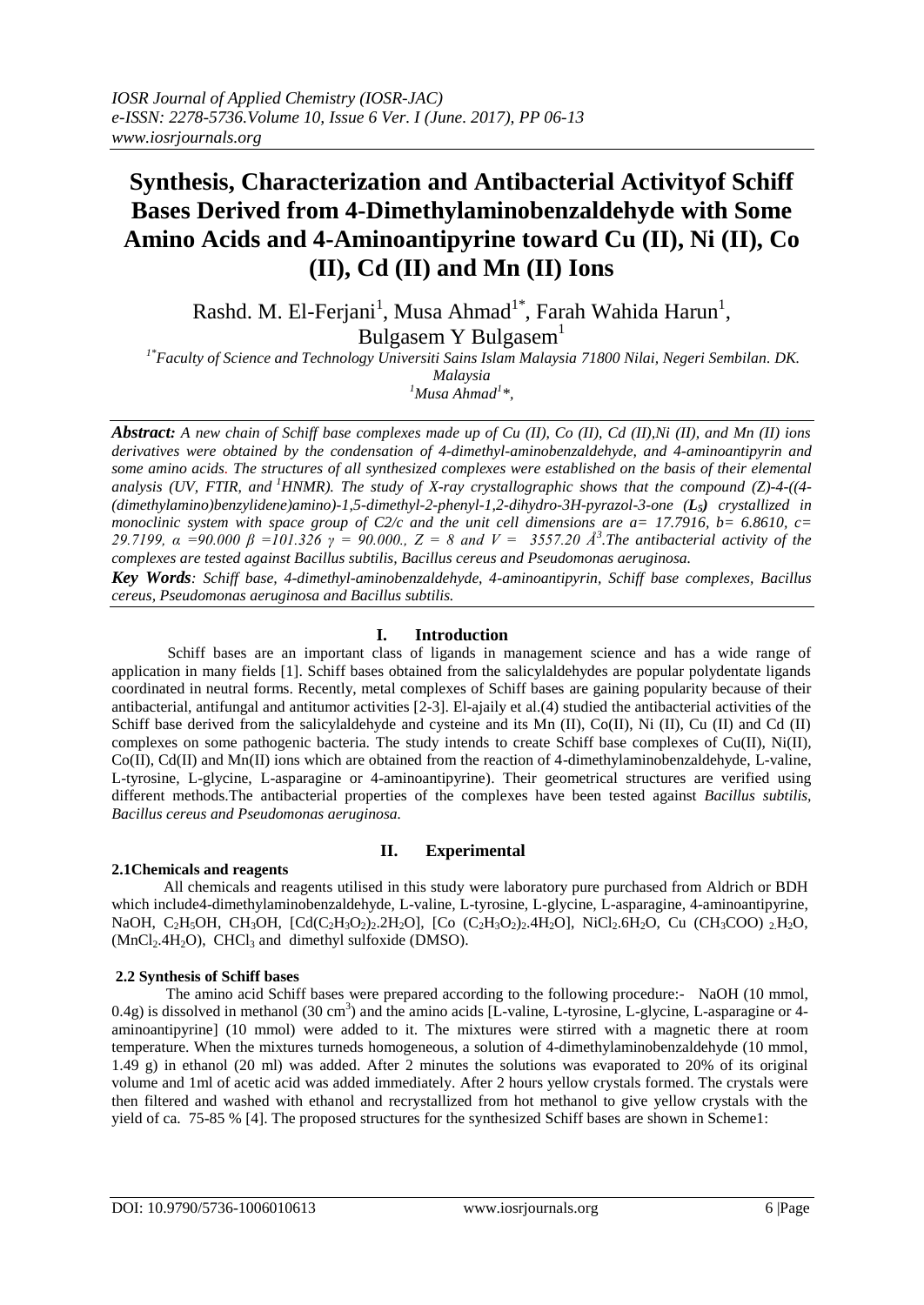## **Scheme 1:** Ligand structures

#### **2.3 Synthesis of Schiff base complexes**

The Schiff base complexes were produced by mixing 50 ml of methanol containing NaOH (20 mmol, 0.8 g) of the amino acids; [L-valine, L-tyrosine, L-glycine, L-asparagine or 4-aminoantipyrine] (20 mmol ) with 50 ml of the methanol solvent in a flask and stirred at room temperature. A solution of 4 dimethylaminobenzaldehyde (20 mmol, 2.98 g) in (50 ml) of ethanol was then added into the solution. After 2 minutes, the metal ions (10 mmol) and the mixtures were stirred magnetically for 3 hours. The solution was evaporated to reduce 75% of the original volume and the residue was left to stand overnight. The products obtained were filtered and recrystallized from a methanol/ethanol (50%) mixture[4].

#### **2.4 Determining antibacterial activities using the agar well diffusion method**

Three pathogenic bacteria are exposed to Schiff bases complexes by utilising well diffusion technique [5]. Pathogenic bacteria namely *Bacillus subtilis*, *Bacillus cereus* and *Pseudomonas aeruginosa* are cultured on nutrient agar (NA) plates and incubated at 37 ºC for 24 hours to test for purity colonies. Next, they were inoculated into nutrient broth (NB) for overnight culture. One sterile swab was dipped into the suspension of bacteria 104 and rolled separately on the surface of plates which contains nutrient agar (Oxoid). The plates were then dried in a laminar hood at room temperature for duration of 15 minutes. Then, 6 mm holes are made with a cork borer and 20 µL of nutrient agar were pipetted to cover the base of the hole to prevent leakage Schiff bases and Schiff bases complexes. 150 µL Schiff bases and Schiff bases complexes were added to each hole and the plates were incubated at 37 ºC for 24 hours aerobically. Finally, after 24 hours the diameter of the growth inhibition area around each hole was measured using a ruler and recorded.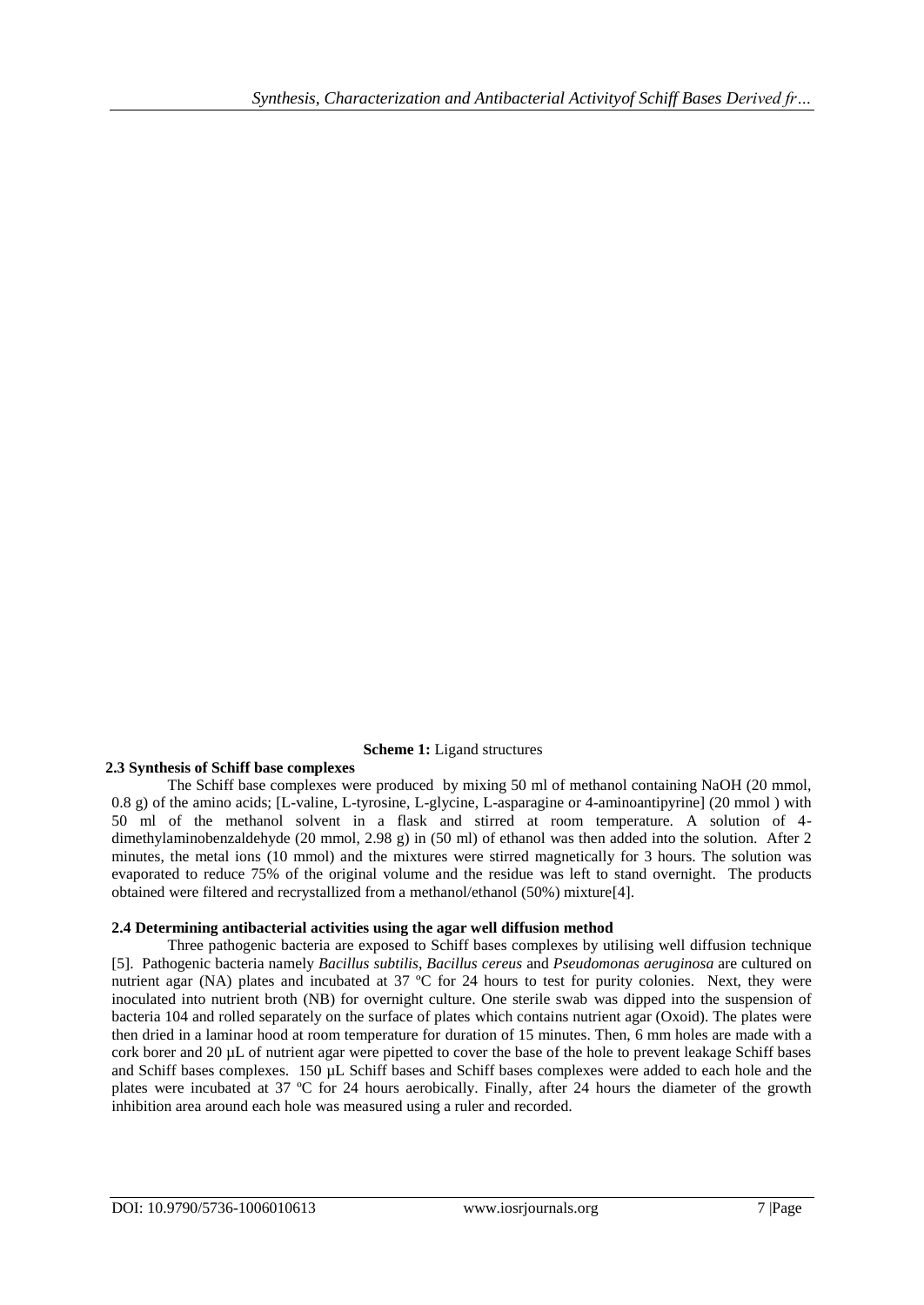#### **3.1Microanalysis**

#### **III. Results And Discussion**

Table 1 shows the elemental analysis data of Schiff based complexes with the formation of 1:1 [M:L] ratio. The findings are in agreement with the theoretical values. Thin-layer chromatography (TLC) method and elemental analyses. (C, H and N) have been utilised to analyse the purity of the Schiff based complexes.

| Schiff bases complexes                                                    | $C\%$ | H%                | $N\%$ | Mwt    | Yield% |
|---------------------------------------------------------------------------|-------|-------------------|-------|--------|--------|
| L1                                                                        | 68.01 | 7.69              | 11.33 | 248    | 75%    |
| $(C_{14}H_{20}N_2O_2)$                                                    | 68.00 | 7.65              | 11.31 |        |        |
| $[CuL1(Cl)(H2O)3]3H2O$                                                    | 29.60 | 6.83              | 7.97  | 454    | 65%    |
|                                                                           | 28.98 | 5,83              | 7.51  |        |        |
| $\text{[CdL}_1(\text{OH})(\text{H}_2\text{O})_3$                          | 39.07 | 6.05              | 6.51  | 430    | 68%    |
|                                                                           | 39.00 | 5.98              | 6.48  |        |        |
| L <sub>2</sub>                                                            | 69.27 | 6.41              | 8.97  | 312    | 78%    |
| $(C_{18}H_{20}N_2O_3)$                                                    | 69.26 | 6.40              | 8.91  |        |        |
| $[MnL2(OH)(H2O)3]$                                                        | 47.26 | 5.69              | 10.50 | 457    | 56%    |
|                                                                           | 47.12 | 5.70              | 10.47 |        |        |
| $[NiL_2(OH)(H_2O)_3]$                                                     | 46.87 | $\overline{5.64}$ | 10.42 | 460.86 | 70%    |
|                                                                           | 46.80 | 5.65              | 10.39 |        |        |
| L <sub>3</sub>                                                            | 57.83 | 6.02              | 16.86 | 249    | 85%    |
| $(C_{12}H_{15}N_3O_3)$                                                    | 57.75 | 5.98              | 16.45 |        |        |
| $[MnL3(OH)(H2O)3]3H2O$                                                    | 33.64 | 6.31              | 9.81  | 428    | 75%    |
|                                                                           | 33.60 | 6.29              | 9.80  |        |        |
| $\text{[CdL}_{3}(\text{Cl})(\text{H}_{2}\text{O})_{3}]$ 3H <sub>2</sub> O | 28.63 | 5.16              | 8.35  | 503    | 70%    |
|                                                                           | 28.56 | 5.10              | 8.33  |        |        |
| L <sub>4</sub>                                                            | 64.07 | 6.67              | 13,59 | 206    | 80%    |
| $(C_{11}H_{14}N_2O_2)$                                                    | 64.02 | 6.75              | 13.53 |        |        |
| $[CuL4(Cl)(H2O)3]6H2O$                                                    | 28.33 | 6.65              | 5.21  | 466    | 66%    |
|                                                                           | 28.30 | 6.63              | 5.20  |        |        |
| $\text{[CdL}_{4}(\text{Cl})(\text{H}_{2}\text{O})_{3}]$ 3H <sub>2</sub> O | 31.13 | 4.95              | 6.60  | 424    | 60%    |
|                                                                           | 31.00 | 4.96              | 6.50  |        |        |
| L5                                                                        | 71.83 | 6.63              | 16.75 | 334    | 79%    |
| $(C_{20}H_{22}N_4O)$                                                      | 71.83 | 6.63              | 16.75 |        |        |
| $[Col5(Cl)2(H2O)2]$                                                       | 48.09 | 5.21              | 11.22 | 499    | 70%    |
|                                                                           | 48.00 | 5.20              | 11.20 |        |        |
| [CuL <sub>5</sub> (Cl)2] H <sub>2</sub> O                                 | 49,33 | 4.93              | 11.51 | 486    | 65%    |
|                                                                           | 50.13 | 4.12              | 11.63 |        |        |

**Table (1):** Elemental analysis data of Schiff bases and their complexes

Bold =Experimental values.

#### **3.2 Infrared spectra**

The infrared bands analysis of L-valine, L-tyrosine, L-asparagine and L-glycine Schiff bases show a band at 1506-1630 cm<sup>-1</sup> rang assignable to vC=N of the azomethine[6]. The infrared spectral data of the same Schiff bases shows a band at 1576 to 1670 cm<sup>-1</sup>rang which proves the existence of CO groups of the L-glycine, L-valine, L-tyrosine, and L-asparagine<sup>[7]</sup>. The Schiff bases display a broad band at 3144-3397 cm<sup>-1</sup> rang which is due to the presence of  $v(OH)[8]$ . The infrared spectra of the present complexes are compared with the free Schiff bases to establish the changes that have taken place during the complexation. Infrared spectral values of complexes portrays bands in the range of 1515 to1602 cm<sup>-1</sup> assignable to  $v(C=N)$  of the azomethine[9]. A slight change is noticedat  $v(C=N)$  band after complexation. The infrared spectral data of all metal complexes display a band a 1609 to 1631 cm<sup>-1</sup>, which indicate the existence of C=O group of the carboxyl group. This band is present in the higher and lower frequencies compared to the original position in free ligand that is 1576 to 1670 cm<sup>-1</sup>. The complexation process uses the oxygen of carboxylic groups of the, L-valine, L-tyrosine, L-asparagine and L-glycine and nitrogen atoms of azomethine groups, the ligands are bidentate. A broad band which ranging from 3091 to 3466 cm<sup>-T</sup>verifies the existence of water molecules in the separated complexes. δOH disappears and new bands will appear in the spectra of complexes molecules around the range of 469 to 688 cm<sup>-1</sup> and 528 to 660 cm<sup>-1</sup> are assign to  $v(M-O)$  and  $v(M-N)$  bonding [10]. For the L<sub>5</sub> the infrared spectra of these complexes display a broadband at 3292-3466 cm<sup>-1</sup> because of the presence of water molecules [11]. The absorption bands at 1610, 1529 cm<sup>-1</sup> are dedicate to the existence of  $v(C=N)$  group of azomethine. The change to a lower frequency show how this group is effected by complexation [12]. Another, complexation site that takes part in coordination is the  $(C=O)$  group. The proved can be observed at 1613 cm<sup>-1</sup> in the spectrum of free ligand which may be attributed to (C=O) of a carbonyl group. The shifting from a higher frequency and *vice versa* in the spectra of the complexes suggests the participation of  $(C=O)$  group in coordination with the metal ion through the oxygen atom of a carbonyl group of 4-aminoantipyrine [13] .New bands which are not observed in the free Schiff bases are observed at 464-632 and 628-522 cm<sup>-1</sup> due to  $v(M-O)$  and  $v(M-N)$  vibrations. This provides a good proof for the sharing of the oxygen and nitrogen atoms during complexation [14].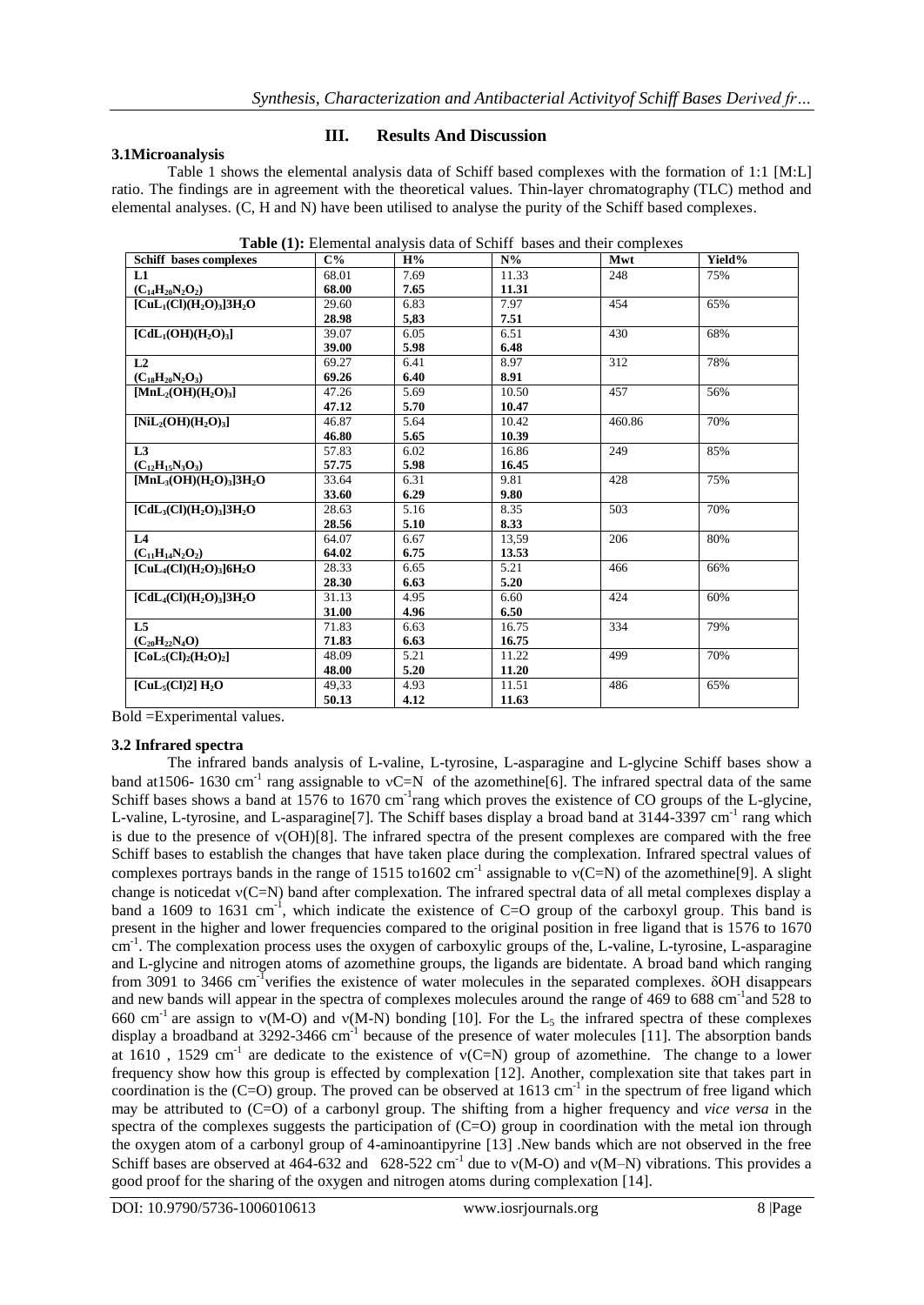## **3.3 Electronic spectra**

The electronic spectrum of Cu (II)- $L<sup>1</sup>$  complex show bands in the wavelength range of 265-340 nm (8833-11333 cm<sup>-1</sup>) because of <sup>2</sup>E<sub>g</sub>  $\rightarrow$ <sup>2</sup>T<sub>2g</sub> transition and an octahedral geometry is suggested. At the same time, the spectral data of Cu (II)- $L^4$  Schiff based complex show two bands at 295 and 650 nm (9833 and 21667cm<sup>-1</sup>) which are accredited to charge transfer transitions. The intensity of these two bands supports the presence of an octahedral structure. For Cu (II)- $L^5$  complex, the spectrum displays bands in the range of 300 to 680 nm (10000-22667 cm<sup>-1</sup>) because of charge transfer and  ${}^{2}T_{2}g \rightarrow {}^{2}Eg$  transitions which propose a square planar geometry[15]. The electronic spectrum of Co (II)-L5 Schiff based complex of [Co L<sub>5</sub> (H<sub>2</sub>O) <sub>2</sub>(Cl) <sub>2</sub>] illustrate two bands at 320 and 515nm (10667 and 17167cm-1). The first band happens because of  ${}^4T_1g$  (F)  $\rightarrow {}^4T_2g$  (F) transition and the second one occurs due to  $T_1g$  (F)  $\rightarrow$   $T_1g$  (P) transition. These data illustrate an octahedral geometry. The cadmium complexes display only the charge transfer transitions that can be associated with the charge transfer from ligand to metal and *vice versa*, no d-d transition are expected for d10 Cd(II) complexes [16]. In the electronic spectra of both complexes which are recorded in (DMSO) solution, an absorption band in the range of 270 to 420 nm is noticed and this may be linked with a  $\pi \rightarrow \pi^*$  transition originating mostly in the azomethine chromophore (imine  $\pi \rightarrow \pi^*$  transition). Cd (II) complexes are colourless and diamagnetic as expected for d10 system. For Ni (II)-L<sup>2</sup> Schiff based complex, the spectrum displays bands in the range of 299 to 560 nm (9967-18667 cm<sup>-1</sup>) which are linked to<sup>3</sup>A<sub>2g</sub> (F) $\rightarrow$ <sup>3</sup>T<sub>2g</sub> (F) and<sup>3</sup>A<sub>2g</sub> (F)  $\rightarrow$ <sup>3</sup>T<sub>1g</sub> (P) transitions. These data prove the presence of an octahedral geometry. The electronic spectra of the  $Mn(II)-L<sub>2</sub>$  complex illustrates absorption bands at 298nm (17819cm-1),575nm (19167cm<sup>-1</sup>) which is a feature of octahedral geometry that correspond to  ${}^6A_1g \rightarrow {}^4T_2g$  (G),  ${}^6A_1g \rightarrow {}^4E_1g$ ,  ${}^4A_1g$  (G) transitions. The electronic spectra of the Mn(II)-L<sub>3</sub> complex shows absorption bands at 295nm, 380nm (9833-12667 cm<sup>-1</sup>) which is a feature of octahedral geometry that correspond to  ${}^{6}A_1g \rightarrow {}^{4}T_2g$  (G),  ${}^{6}A_1g \rightarrow {}^{4}E_1g$ ,  ${}^{4}A_1g$  (G) transitions[17].

| <b>Ligand/Complexes</b>                                       | v(OH)              | v(COO) | $v(C=N)$ | $v(M-O)$                 | $v(M-N)$                 |                | $\lambda_{\text{max}}$ | <b>Expected</b> |
|---------------------------------------------------------------|--------------------|--------|----------|--------------------------|--------------------------|----------------|------------------------|-----------------|
|                                                               | (H <sub>2</sub> O) |        |          |                          |                          | $v(NH_2)$      | $cm^{-1}$<br>nm        | geometry        |
| L1                                                            | 3395               | 1670   | 1583     |                          |                          |                | 253<br>8433            |                 |
| $[CuL1(Cl)(H2O)3]3H2O$                                        | 3387               | 1631   | 1553     | 653                      | 550                      |                | 10000<br>300           | octahedral      |
|                                                               |                    |        |          |                          |                          | $\blacksquare$ | 340<br>11333           |                 |
| $\lbrack\text{CdL}_1(\text{OH})(\text{H}_2\text{O})_3\rbrack$ | 3289               | 1620   | 1594     | 469                      | 629                      |                | 9333<br>280            | octahedral      |
|                                                               |                    |        |          |                          |                          |                | 10167<br>305           |                 |
| L <sub>2</sub>                                                | 3144               | 1605   | 1582     |                          |                          |                | 249<br>8300            |                 |
| $[MnL2(OH)(H2O)3]$                                            | 3397               | 1609   | 1513     | 648                      | 528                      |                | 325<br>10833           | octahedral      |
|                                                               |                    |        |          |                          |                          | $\blacksquare$ | 575<br>19167           |                 |
| $[NiL_2(OH)(H_2O)_3]$                                         | 3394               | 1603   | 1515     | 645                      | 521                      |                | 10667<br>320           | octahedral      |
|                                                               |                    |        |          |                          |                          |                | 18667<br>560           |                 |
| L3                                                            | 3197               | 1670   | 1630     | $\overline{\phantom{0}}$ | $\sim$                   | 3097           | 285<br>9500            |                 |
| $[CdL3(Cl)(H2O)3]3H2O$                                        | 3391               | 1658   | 1595     | 608                      | 553                      |                | 299<br>9967            | octahedral      |
|                                                               |                    |        |          |                          |                          | 2914           | 385<br>12833           |                 |
| $[MnL_3(OH)(H_2O)_3]3H_2$                                     | 3363               | 1641   | 1602     | 631                      | 596                      | 2914           | 299<br>9967            | octahedral      |
| $\Omega$                                                      |                    |        |          |                          |                          | ,2806          | 12667<br>380           |                 |
| L <sub>4</sub>                                                | 3397               | 1576   | 1506     | ÷.                       | $\sim$                   | $\blacksquare$ | 343<br>11433           | $\blacksquare$  |
| $[CuL4(Cl)(H2O)3]6H2O$                                        | 3369               | 1610   | 1515     | 688                      | 545                      |                | 10000<br>300           | octahedral      |
|                                                               |                    |        |          |                          |                          | $\blacksquare$ | 21667<br>650           |                 |
| $[CdL_4(Cl)(H_2O)_3]3H_2O$                                    | 3581               | 1627   | 1550     | 681                      | 660                      |                | 305<br>10166           | octahedral      |
|                                                               |                    |        |          |                          |                          |                | 370 12333              |                 |
| L <sub>5</sub>                                                | 3172               | 1613   | 1586     | $\overline{\phantom{a}}$ | $\overline{\phantom{a}}$ |                | 343 29155              | $\blacksquare$  |
|                                                               |                    |        |          |                          |                          | $\blacksquare$ | 362 27624              |                 |
| [Cu $L_5$ (Cl) <sub>2</sub> ] $H_2O$                          | 3466               | 1615   | 1610     | 464                      | 628                      |                | 280 33670              | square          |
|                                                               |                    |        |          |                          |                          | $\blacksquare$ | 517 19342              | planar          |
| [Co $L_5(H_2O)_2(Cl)_2$ ]                                     | 3292               | 1647   | 1529     | 632                      | 522                      |                | 320 10667              | octahedral      |
|                                                               |                    |        |          |                          |                          | -,             | 515 17167              |                 |

## **3.4 <sup>1</sup>HNMR spectra**

The 1HNMR spectra data of  $L_1$  which is recorded in DMSO-d<sup>6</sup> shows signals at 0.833, 3.044 and 2.083 ppm that is corresponding to  $(CH_3)_2$ ,  $CH_3)_2N$  and CH groups. The multiplet signals at 6.782 to7.691 ppm are caused by aromatic protons. The -OH of carboxyl group emerged at 10.00 ppm. The data obtained proof the connection between these two groups. Nevertheless, the  $-NH<sub>2</sub>$ , group vanishes when  $L<sub>1</sub>$  is formed, signifying the presence of azomethine group at 8.52 ppm. The <sup>1</sup>HNMR spectra data of  $L_2$  which is recorded in DMSO-d<sup>6</sup> shows signals at 2.83, 2.96 and 4.63 ppm that corresponds with  $-CH_2, (CH_3)_2N$  and  $-CH$  groups. The signal at 5.91 ppm corresponds to OH Aromatic. The multiplet signals at 6.77 -7.68 ppm are caused by aromatic protons. The signal at 9.90 ppm corresponds with azomethine proton. <sup>1</sup>HNMR spectra data of the L<sub>3</sub>which is recorded in DMSO-d<sup>6</sup> shows signals at 7.18, 3.075 and 3.36 ppm corresponding to NH<sub>2</sub>, (CH<sub>3</sub>)<sub>2</sub>N and CH groups. The multiplet signal at 6.69 to7.72 ppm are due to aromatic protons. The -OH of carboxyl group appears at 9.664 ppm. These data support the involvement of these two group. Nevertheless, the --NH<sub>2</sub>, group will vanish when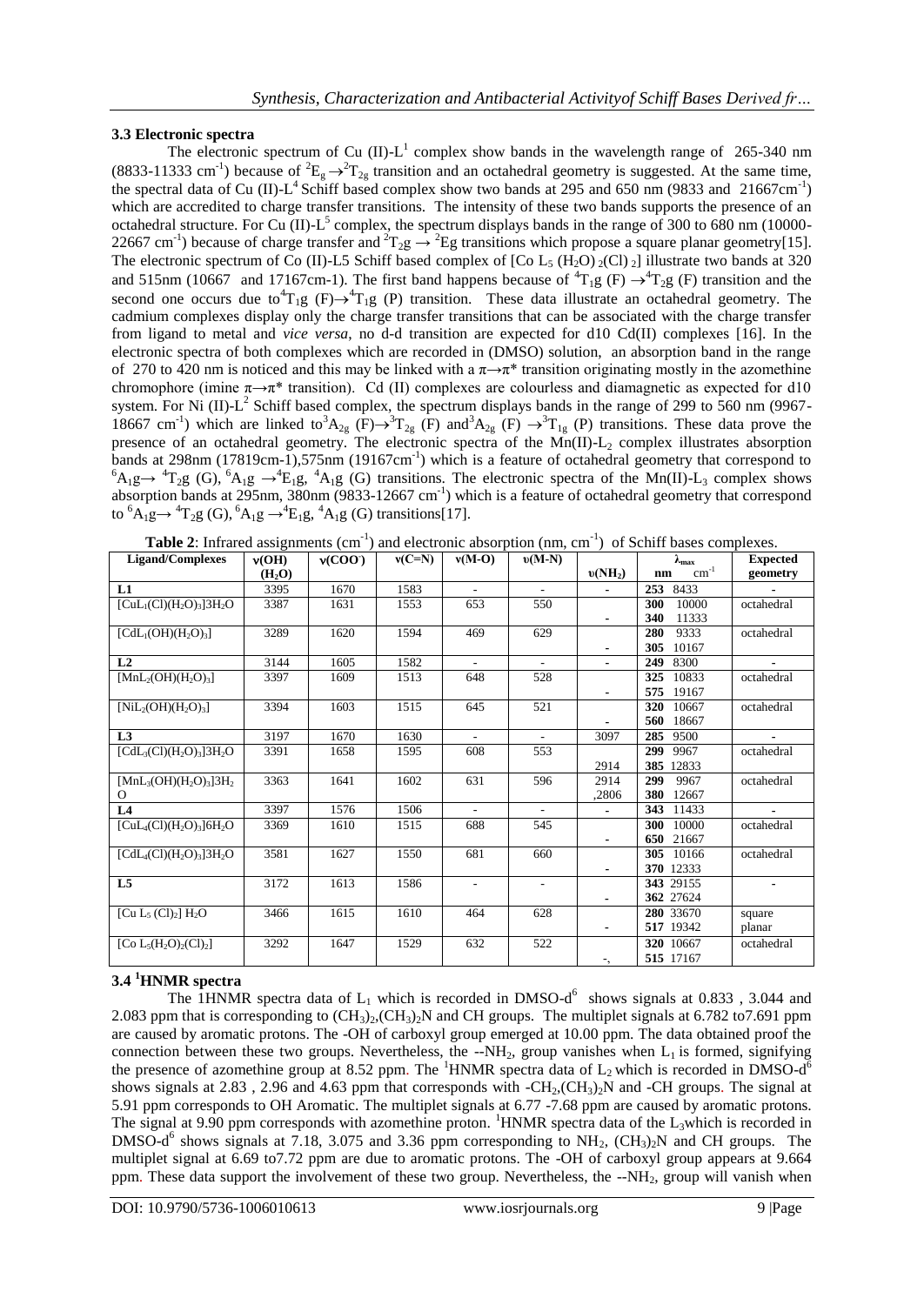$L_3$  is formed, indicating the presence of azomethine group at 8.03 ppm. The <sup>1</sup>H-NMR spectrum of  $L_4$  is recorded in DMSO-d<sup>6</sup> at room temperature and it shows C<sub>6</sub>H<sub>5</sub> multiplet at 6.75 to 7.68 ppm, -CH<sub>2</sub> at 3.89 ppm, N-(CH<sub>3</sub>)<sub>2</sub> at 3.009 ppm and –OH proton appears at 9.996 ppm[18]. Similarly, the --NH2, group vanishes with the formation of  $L_4$  which indicates the presence of azomethine group at 9.996 ppm. <sup>1</sup>HNMR spectra data of  $L_5$ which is recorded in DMSO shows signals at 3.101, 2.97 and 4.49 ppm corresponding to N-CH<sub>3</sub>,  $(CH_3)_2N$  and  $CH_3$  groups[19]. At the same time, the --NH<sub>2</sub>, group vanishes with the formation of L<sub>5</sub>which indicates the presence of azomethine group at 9.416 ppm. There is an absence of –OH proton due to complexation. A considerable change is observed in all other signals in this complexes[20].

# **3.5 X-ray crystallographic study of the compound L<sup>5</sup>**

The X-ray investigation of the compound showed that the compound  $L_5$  crystallized in monoclinic system with space group of C2/c and the unit cell dimensions are a= 17.7916, b= 6.8610, c= 29.7199,  $\alpha$ =90.000  $β = 101.326 γ = 90.000$ ,  $Z = 8$  and  $V = 3557.20$  Å3. Figure 1 shows the molecular structure with the numbering scheme of the compound, the molecule is discrete and the asymmetric unit consist two molecules. The phenyl rings in each molecule (C1—C6) and (C21—C26) make a dihedral angle of 56.4(7) and 56.4(8)° with the pyrazol heterocyclic ring, respectively. The bond lengths and angles are in normal ranges and comparable to those in N,N′-bis(2,3,4-trimethoxybenzaldiimine)-1,4-diaminocyclohexane[21] (Table 3) .



**Fig.1.** ORTEP diagram of the L5 drawn at 50% probability displacement ellipsoids. The dashed line indicates the intramolecular hydrogen bond.

| Compound 15 |           |                                                  |           |
|-------------|-----------|--------------------------------------------------|-----------|
| Bond        | Dist.     | Angle                                            | (°)       |
| $O1-C7$     | 1.237(17) | $N2-N1-C7$                                       | 112.1(9)  |
| $O2-C27$    | 1.256(18) | $N2-N1-C6$                                       | 117.2(10) |
| $N1-N2$     | 1.415(17) | $C7-N1-C6$                                       | 121.9(12) |
| $N1-C7$     | 1.438(16) | $C9-N2-N1$                                       | 101.5(10) |
| $N1-C6$     | 1.488(11) | $C9-N2-C11$                                      | 127.5(10) |
| $N2-C9$     | 1.349(14) | $N1-N2-C11$                                      | 114.6(9)  |
| $N2-C11$    | 1.431(18) | $C12-N3-C8$                                      | 123.4(12) |
| $N3-C12$    | 1.279(17) | C <sub>16</sub> -N <sub>4</sub> -C <sub>20</sub> | 124.4(17) |
| $N3-C8$     | 1.389(13) | C16-N4-C19                                       | 121.4(17) |
| $N4-C16$    | 1.317(19) | C <sub>20</sub> -N <sub>4</sub> -C <sub>19</sub> | 113.8(12) |
| $N7-C32$    | 1.19(2)   | $C27-N5-N6$                                      | 107.3(10) |

**Table 3.** Selected Bond Lengths  $(\hat{A})$  and Bond Angles  $(°)$  for Compound L<sup>5</sup>

Both molecules showed the presence of C12―H12….O1 and C32―H32….O2 intramolecular hydrogen bond, as a result a pseudo-six membered O1….H12/C12/N3/C8/C7and O2….H32 /C32/N7/C28/C27 rings are formed (Table 4). In the crystal structure, the molecules are linked by  $C10$ —H $10A...O1$  and C32— H32···O2 intermolecular hydrogen bonds to form dimers. (Fig.2).

**Table 4.** Hydrogen Bond Lengths  $(\hat{A})$  and Bond Angles  $(^\circ)$  for Compound L<sup>5</sup>

| Compound  | $D-H$ $A$              | D—H  | 1.1.14 | DA        | $D$ —H $A$ | Symmetry code     |
|-----------|------------------------|------|--------|-----------|------------|-------------------|
| <b>LA</b> | $Cl2-H12O1$            | 0.93 | 2.38   | 3.059(15) | 130        |                   |
|           | $C32 - H32 \cdots 02$  | 0.93 | 2.25   | 2.97(2)   | 133        |                   |
|           | $C10$ —H10A…O1         | 0.96 | 2.48   | 3.360(15) | 153        | $x - 1 + v z$     |
|           | $C20 - H20C \cdots 01$ | 0.96 | 2.56   | 3.491(19) | 164        | $-1/2+x.1/2+v. z$ |



**Fig. 2.** Molecular packing of  $L_5$  viewed down the b axis. Dashed lines denote C—H....O intermolecular hydrogen bonds.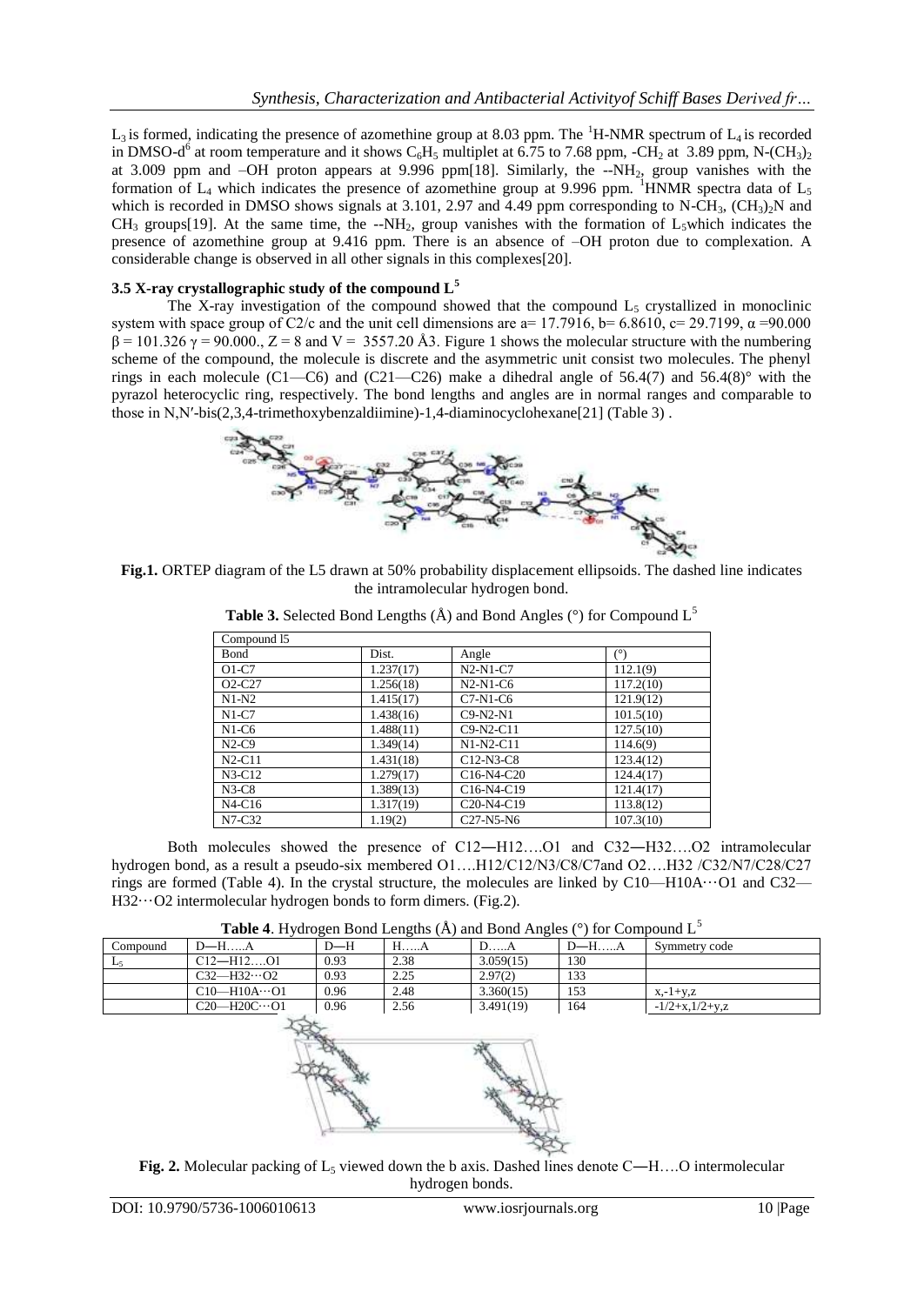#### **3.6 Antibacterial Activity**

The findings of the antibacterial activities are displayed in Tables 5-9. Schiff based complexes displayed good activities against three kinds of bacteria *namely Bacillus subtilis, Bacillus cereus and Pseudomonus aeruginosa.*

#### **3.6.1 Antibacterial Activity of L<sup>1</sup> ,Cd (II) and Cu (II)-L 1 complexes**

The findings of antibacterial activities are displayed in Table 5. Schiff based complexes display good activity against three kinds of bacteria namely *Bacillus subtilis, Bacillus cereus* and *Pseudomonus aeruginosa.* Complexes which are obtained from  $L^1$  show the highest inhibitory influence against the bacteria being tested. Basically, the inhibition area of the complexes increases along with their concentrations. The highest inhibition area is obtained by L 1 .Cu against *Bacillus subtilis* whereas the minimum inhibition are is obtained by L*<sup>1</sup>* against *Bacillus cereus* and *Pseudomonus aeruginosa*. Hence complexation increases the antimicrobial activity. Such increased activity of the metal complexes can also be explained on the basis of chelation theory [4]. According to this, the chelation reduces the polarity of the metal atom mainly because of the partial sharing of its positive charge with donor group and possible π-electron delocalisation over the whole ring. This increases the lipophilic character of the metal chelate system which favours its permeation through lipid layer of the cell membranes.

**Table 5**. Diameter of inhibition zone for antibacterial screening of  $L^1$ , Cd(II) and Cu(II)- $L^1$ complexes. Inhibition zone diameter in mm

| 20110 0101110101 111 111111                                          |               |             |                          |                        |  |  |
|----------------------------------------------------------------------|---------------|-------------|--------------------------|------------------------|--|--|
| Ligand/Complexes                                                     | Concentration | Paeruginosa | <b>Bacillus subtilis</b> | <b>Bacillus cereus</b> |  |  |
|                                                                      | 5mg/ml        |             |                          |                        |  |  |
| $L^I$                                                                | 10mg/ml       |             |                          |                        |  |  |
|                                                                      | 20mg/ml       |             |                          |                        |  |  |
| $\text{[CdL}_1(\text{OH})(\text{H}_2\text{O})_3$                     | 5mg/ml        |             | 16                       |                        |  |  |
|                                                                      | 10mg/ml       | 10          |                          | 10                     |  |  |
|                                                                      | 20mg/ml       |             | 24                       | 18                     |  |  |
| $\text{[CuL}_1\text{(Cl)(H}_2\text{O)}_3\text{]}3\text{H}_2\text{O}$ | 5mg/ml        |             | 16                       |                        |  |  |
|                                                                      | 10mg/ml       | 14          | 19                       |                        |  |  |
|                                                                      | 20mg/ml       |             | 25                       | 16                     |  |  |

Notes: SD inhibition zone  $= \pm 1$  mm (biological replicates, 3).

#### **3.6.2 Antibacterial of L<sup>2</sup> ,Ni(II) and Mn(II)-L 2 complexes**

In order to test the antibacterial activity of  $L^2$ , Ni (II) and Mn (II)- $L^2$  complexes, more than one test organism is utilised to increase the probability of detecting the antibiotic potential of the tested materials. The sensitivity of a microorganism to antibiotics and other antimicrobial agents are determined by the assay plates which are incubated at 37 °C for a day (for bacteria).The compounds which are tested display biological activities against different kinds of Gram-positive and Gram-negative bacteria. The findings are displayed in Table 6. When the biological activity of the Schiff bases and their metal complexes are compared the findings show that the biological activity of Ni (II) and Mn (II) complexes is higher than Ligand. The biological activity of the complexes are Ni  $(II)$  > Mn  $(II)$ .

**Table 6.** Diameter of inhibition zone for antibacterial screening of  $L^2$ , Ni(II) and Mn(II)- $L^2$ complexes. Inhibition zone diameter in mm

| Ligand/Complexes      | Concentration | Paeruginosa | <b>Bacillus subtilis</b> | <b>Bacillus cereus</b> |
|-----------------------|---------------|-------------|--------------------------|------------------------|
|                       | 5mg/ml        | 10          |                          |                        |
| $L^2$                 | 10mg/ml       | 13          | 15                       |                        |
|                       | 20mg/ml       | 15          | 16                       | 14                     |
|                       | 5mg/ml        | 10          | 13                       |                        |
| $[NiL_2(OH)(H_2O)_3]$ | 10mg/ml       | 14          | 16                       |                        |
|                       | 20mg/ml       |             | 25                       | 18                     |
|                       | 5mg/ml        | 20          | 10                       |                        |
| $[MnL2(OH)(H2O)3]$    | 10mg/ml       | 20          | 12                       |                        |
|                       | 20mg/ml       | 22          | 13                       |                        |

Notes: SD inhibition zone  $= \pm 1$  mm (biological replicates, 3).

# **3.6.3 Antibacterial Activity of L<sup>3</sup> , Cd (II) and Mn (II)-L 3 complexes**

The antibacterial features of  $L^3$ , Cd (II) and Mn (II)- $L_3$  on test bacteria (two Gram-positive and one Gramnegative) is displayed in Table 7. The findings show that the compounds display antibacterial features against two Gram-positive and one Gram-negative namely *Bacillus cereus, Bacillus subtilis* and *Paeruginosa*. Nevertheless, the antibacterial features of Cd(II) and Mn(II) complexes is higher than Ligand. Hence complexation increases the antimicrobial activity. Such increased activity of the metal complexes can also be explained on the basis of chelation theory [10]. According to this, the chelation reduces the polarity of the metal atom mainly because of the partial sharing of its positive charge with donor group and possible  $\pi$ -electron delocalisation over the whole ring. This increases the lipophilic character of the metal chelate system which favours its permeation through lipid layer of the cell membranes.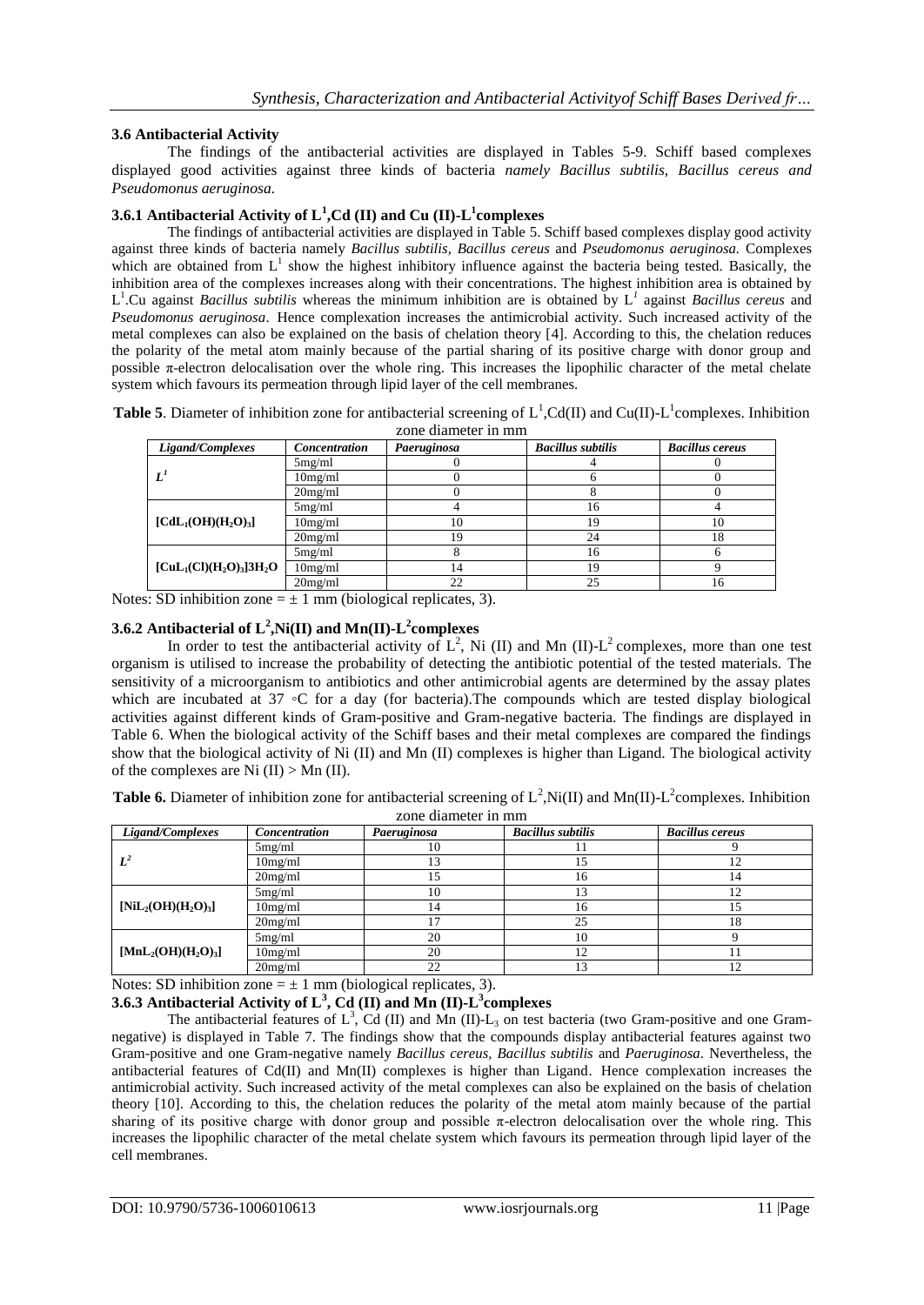| Ligand/Complexes                                                     | Concentration | Paeruginosa | <b>Bacillus subtilis</b> | <b>Bacillus cereus</b> |
|----------------------------------------------------------------------|---------------|-------------|--------------------------|------------------------|
|                                                                      | 5mg/ml        |             |                          |                        |
| $L^3$                                                                | 10mg/ml       |             |                          |                        |
|                                                                      | 20mg/ml       |             | 18                       | 13                     |
|                                                                      | 5mg/ml        |             | $\overline{7}$           | 14                     |
| $\text{[CdL}_3\text{(Cl)(H}_2\text{O)}_3\text{]}3\text{H}_2\text{O}$ | 10mg/ml       |             | 19                       |                        |
|                                                                      | 20mg/ml       | 19          | 29                       | 24                     |
|                                                                      | 5mg/ml        |             |                          |                        |
| $[MnL_3(OH)(H_2O)_3]3H_2O$                                           | 10mg/ml       |             |                          |                        |
|                                                                      | 20me/ml       | 10          |                          | 13                     |

**Table 7.** Diameter of inhibition zone for antibacterial screening of  $L^3$ , Cd(II) and Mn(II)- $L^3$ complexes. Inhibition zone diameter in mm

Notes: SD inhibition zone  $= \pm 1$  mm (biological replicates, 3).

# **3.6.4 Antibacterial Activity of Cd (II), L<sup>4</sup> and Cu (II)-L 4 complexes**

The antibacterial features of Cd (II),  $L^4$  and Cu (II) -  $L^4$  on three bacteria (two Gram-positive and one Gram-negative) is displayed in Table 8. The findings show that compounds portray antibacterial features against two Gram-positive and one Gram-negative which are notably *Bacillus cereus, Bacillus subtilis,* and *Paeruginosa*. Nevertheless, the antibacterial features of Cd (II) and Cu (II) complexes are higher than ligand.

**Table 8.** Diameter of inhibition zone for antibacterial screening of  $L^4$ , Cu (II) and Cd (II)- $L^4$ complexes. Inhibition zone diameter in mm

| Ligand/Complexes                                                     | Concentration | Paeruginosa | <b>Bacillus subtilis</b> | <b>Bacillus cereus</b> |
|----------------------------------------------------------------------|---------------|-------------|--------------------------|------------------------|
|                                                                      | 5mg/ml        |             |                          |                        |
| $L^4$                                                                | 10mg/ml       |             |                          | 12                     |
|                                                                      | 20mg/ml       |             | 12                       | 14                     |
| $\text{[CuL}_4\text{(Cl)(H}_2\text{O)}_3\text{]}6\text{H}_2\text{O}$ | 5mg/ml        | 13          | 19                       |                        |
|                                                                      | 10mg/ml       | 18          | 24                       | 12                     |
|                                                                      | 20mg/ml       | 24          | 29                       | 14                     |
|                                                                      | 5mg/ml        | 14          | 16                       | h                      |
| $[CdL4(Cl)(H2O)3]3H2O$                                               | 10mg/ml       | 19          | 28                       | 10                     |
|                                                                      | 20mg/ml       | 29          | 31                       | 20                     |

Notes: SD inhibition zone  $= \pm 1$  mm (biological replicates, 3).

# **3.6.5 Antibacterial Activity of L<sup>5</sup> ,Co (II) and Cu (II)-L 5 complexes**

Table 9 displays the findings obtained for antibacterial activities. The Schiff base complexes which are being examined show good response towards three kinds of bacteria namely *Bacillus cereus, Pseudomonus aeruginosa* and Bacillus subtilis. Complexes which are obtained from L<sup>5</sup> show the highest inhibitory influence towards the bacteria which are being investigated. Basically, the inhibition area of the complexes increases as their concentration increase. The highest inhibited area is obtained by  $L^5$ . Co against *Bacillus subtilis* whereas the least inhibited area is obtained by L<sup>5</sup> against Bacillus cereus. Therefore, complexation enhances the anti-microbial activity. This increased activity of metal complexes may also be explained on the basis of the chelation theory [22]. The study chelation reduces the polarity of the metal atom mainly due to the sharing of its partial positive charge with the group of donors and can tc electronic delocalization throughout the cycle. This increases the lipophilicity of the metal chelate system that facilitates its permeation through the lipid bilayer of cell membranes.

**Table 9.** Diameter of inhibition zone for antibacterial screening of  $L^5$ , Cu(II) and Co(II)- $L^5$ complexes. Inhibition zone diameter in mm

| 1 Ligand/Complexes                                              | Concentration | Paeruginosa | <b>Bacillus subtilis</b> | <b>Bacillus cereus</b> |
|-----------------------------------------------------------------|---------------|-------------|--------------------------|------------------------|
| $L^5$                                                           | 5mg/ml        | 10          |                          |                        |
|                                                                 | 10mg/ml       | 13          | 13                       | 10                     |
|                                                                 | 20mg/ml       | 15          | כ ו                      | 12                     |
| [Cu $\mathrm{L}_5$ (Cl) <sub>2</sub> ] $\mathrm{H}_2\mathrm{O}$ | 5mg/ml        | 10          |                          |                        |
|                                                                 | 10mg/ml       | 24          | 23                       | 23                     |
|                                                                 | 20mg/ml       | 29          | 27                       | 26                     |
| [Co $L_5(H_2O)_2(Cl)_2$ ]                                       | 5mg/ml        | 20          | 16                       | 13                     |
|                                                                 | 10mg/ml       | 24          | 20                       | 18                     |
|                                                                 | 20mg/ml       | 25          | າາ                       | 20                     |

Notes:  $\overline{SD}$  inhibition zone =  $\pm$  1 mm (biological replicates, 3).

## **IV. Conclusion**

Schiff base amino acid and 4-Aminoantipyrine complexes were prepared and characterized by based on the elementary analysis. X-ray, infrared, electronic absorption and <sup>1</sup>H NMR. An in vitro investigation carried out on the synthesized complexes showed that all the complexes displayed very good results against antibacterial activityof the selected microorganisms which are being examined.